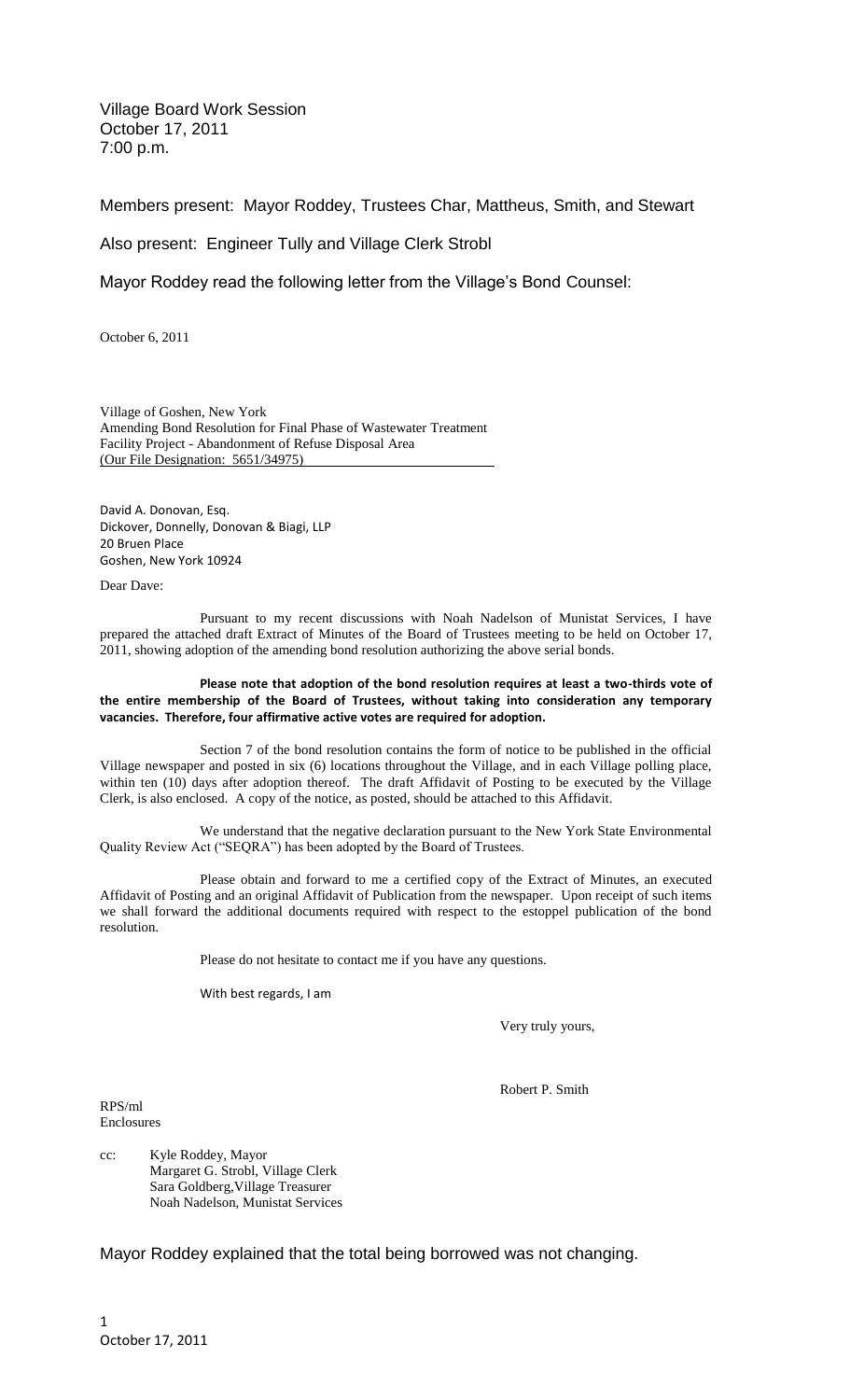Trustee Stewart offered the following resolution and moved its adoption: RESOLUTION OF THE VILLAGE OF GOSHEN, NEW YORK, ADOPTED OCTOBER 17, 2011, FURTHER AMENDING THE BOND RESOLUTION ADOPTED FEBRUARY 14, 2011 AND HERETOFORE AMENDED ON APRIL 25, 2011

RESOLVED BY THE BOARD OF TRUSTEES OF THE VILLAGE OF GOSHEN, IN THE COUNTY OF ORANGE, NEW YORK (by the favorable vote of not less than two-thirds of all members of said Board of Trustees) AS FOLLOWS:

#### **Recitals**

WHEREAS, pursuant to a bond resolution adopted on February 14, 2011, the Board of Trustees of the Village of Goshen, in the County of Orange, New York, has heretofore duly authorized the issuance of serial bonds to finance the abandonment of a refuse disposal area, consisting of the removal and disposal of stockpiled landfill material, including engineering and planning costs, at the estimated total cost of \$7,000,000; and

WHEREAS, the Board of Trustees subsequently determined that the estimated cost of such project is \$10,000,000 and, pursuant to an amending bond resolution adopted on April 25, 2011, the principal amount of bonds authorized to be issued was increased from \$7,000,000 to \$10,000,000; and

WHEREAS, the Board of Trustees has now determined that in order to more specifically describe the project and its relationship to the Village's construction of a new wastewater treatment facility, it is appropriate and in the public interest to further amend said bond resolution;

#### Now, therefore, be it

RESOLVED BY THE BOARD OF TRUSTEES OF THE VILLAGE OF GOSHEN, IN THE COUNTY OF ORANGE, NEW YORK (by the favorable vote of not less than two-thirds of all members of said Board of Trustees) AS FOLLOWS:

Section (A) The bond resolution of the Village of Goshen duly adopted by the Board of Trustees on February 14, 2011 and heretofore amended on April 25, 2011, entitled:

> "Bond Resolution of the Village of Goshen, New York, adopted February 14, 2011 and amended April 25, 2011, authorizing the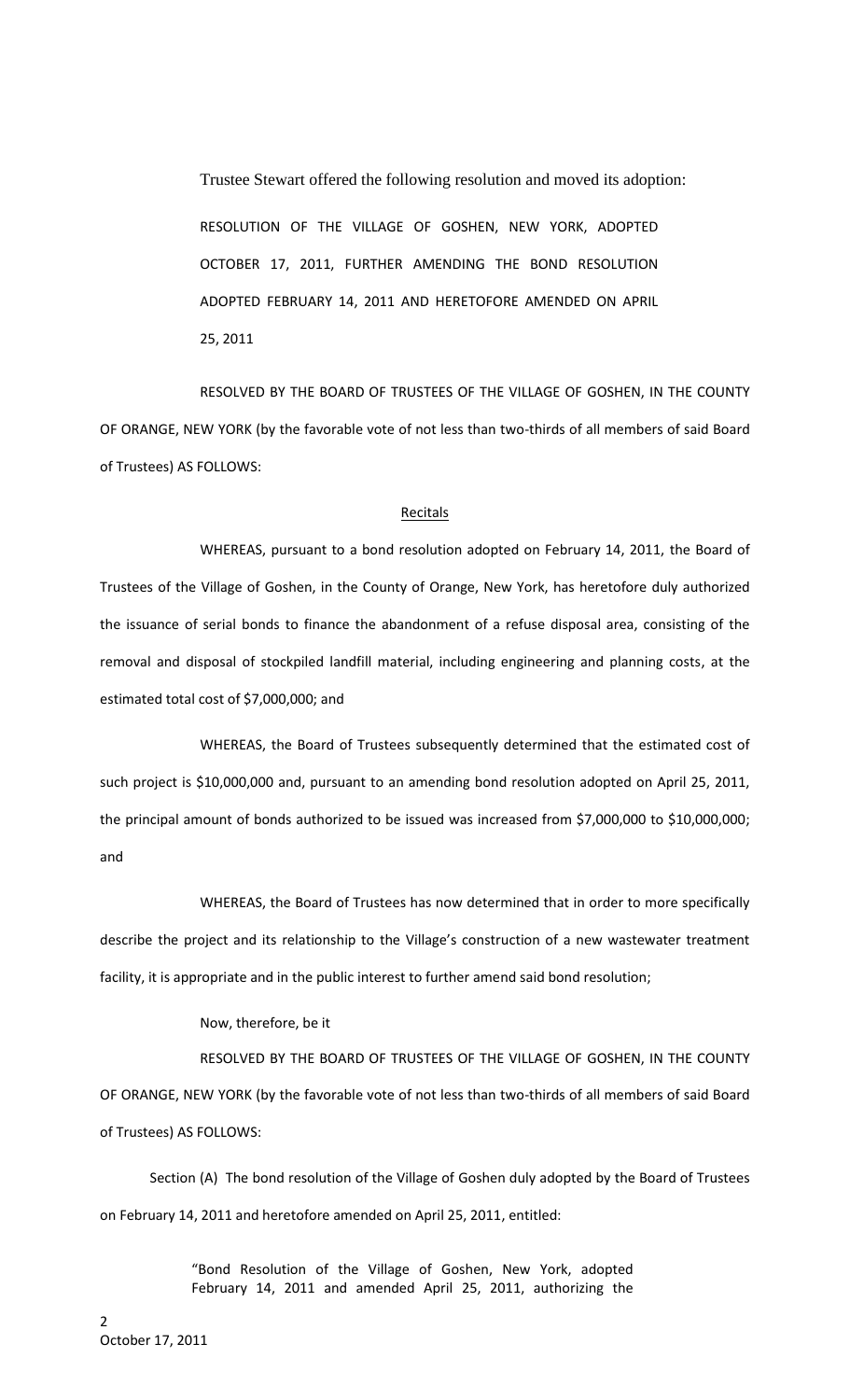abandonment of a refuse disposal area, consisting of the removal and disposal of stockpiled landfill material, stating the estimated maximum cost thereof is \$10,000,000, appropriating said amount for such purpose, and authorizing the issuance of \$10,000,000 serial bonds of said Village to finance said appropriation,"

is hereby further amended to read as follows:

BOND RESOLUTION OF THE VILLAGE OF GOSHEN, NEW YORK, ADOPTED FEBRUARY 14, 2011, AMENDED APRIL 25, 2011 AND FURTHER AMENDED OCTOBER 17, 2011, AUTHORIZING THE ABANDONMENT OF A REFUSE DISPOSAL AREA, CONSISTING OF THE REMOVAL AND DISPOSAL OF STOCKPILED LANDFILL MATERIAL, AS THE FINAL PHASE OF THE VILLAGE'S CONSTRUCTION OF A NEW WASTEWATER TREATMENT FACILITY, STATING THE ESTIMATED MAXIMUM COST THEREOF IS \$10,000,000, APPROPRIATING SAID AMOUNT FOR SUCH PURPOSE, AND AUTHORIZING THE ISSUANCE OF \$10,000,000 SERIAL BONDS OF SAID VILLAGE TO FINANCE SAID APPROPRIATION

### THE BOARD OF TRUSTEES OF THE VILLAGE OF GOSHEN, IN THE

COUNTY OF ORANGE, NEW YORK, HEREBY RESOLVES (by the favorable vote of not less than two-thirds of all the members of said Board of Trustees) AS FOLLOWS:

Section 1. The Village of Goshen, in the County of Orange, New York (herein called the "Village"), is hereby authorized to abandon a refuse disposal area, consisting of the removal and disposal of stockpiled landfill material, as the final phase of the Village's construction of a new wastewater treatment facility, including engineering and planning costs. The estimated maximum cost thereof, including preliminary costs and costs incidental thereto and the financing thereof, is \$10,000,000 and said amount is hereby appropriated for such purpose. The plan of financing includes the issuance of \$10,000,000 serial bonds of the Village to finance said appropriation and the levy and collection of taxes upon all the taxable real property in the Village to pay the principal of said bonds and the interest thereon as the same shall become due and payable.

Section 2. Serial bonds of the Village in the principal amount of \$10,000,000 are hereby authorized to be issued pursuant to the provisions of the Local Finance Law, constituting Chapter 33-a of the Consolidated Laws of the State of New York (herein called the "Law"), to finance said appropriation.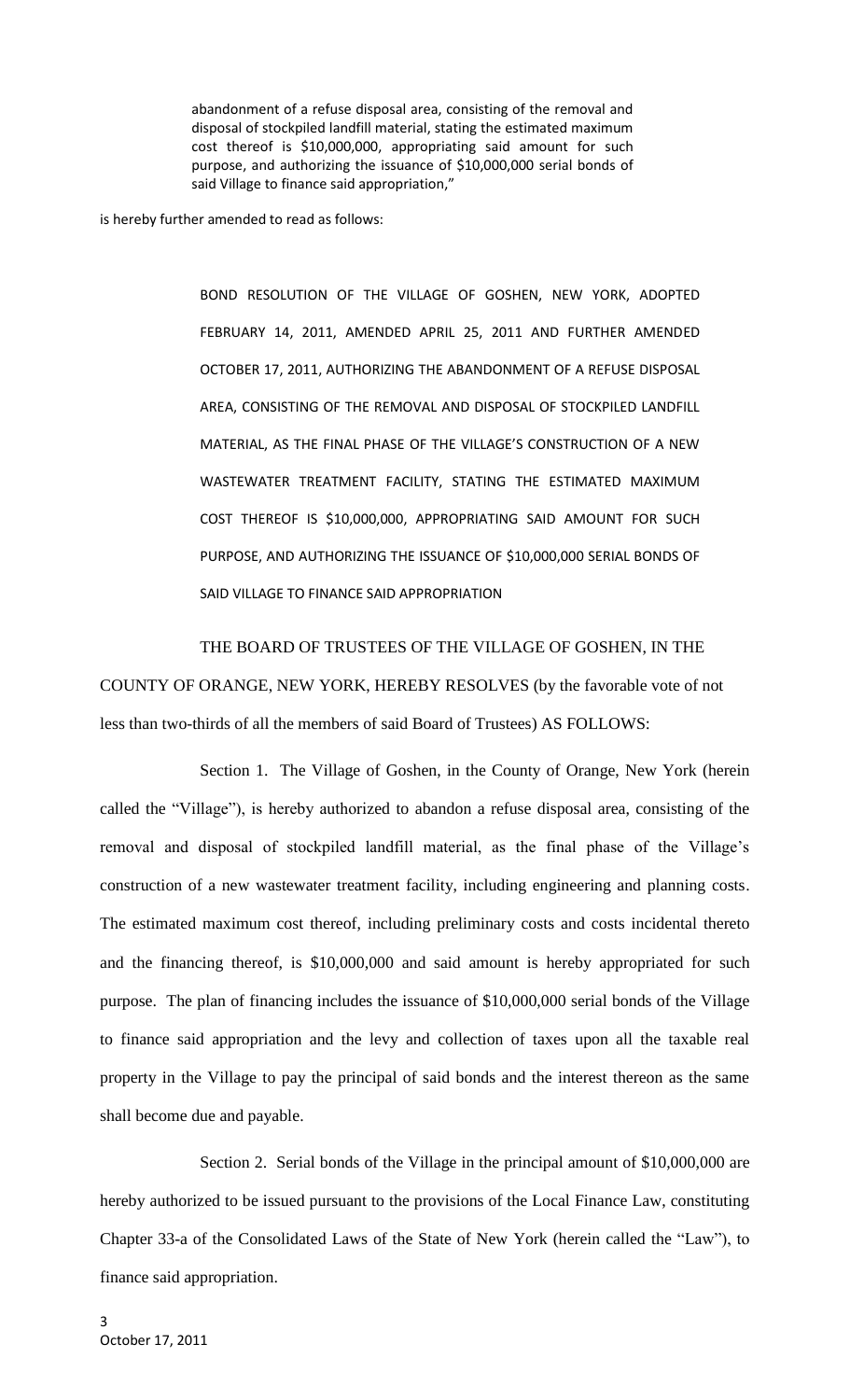Section 3. The following additional matters are hereby determined and declared:

(a) The period of probable usefulness of the object or purpose for which said serial bonds are authorized to be issued, within the limitations of Section 11.00 a. 6-b of the Law, is twenty (20) years.

(b) The proceeds of the bonds herein authorized and any bond anticipation notes issued in anticipation of said bonds may be applied to reimburse the Village for expenditures made after the effective date of this resolution. The foregoing statement of intent with respect to reimbursement is made in conformity with Treasury Regulation Section 1.150-2 of the United States Treasury Department.

(c) The proposed maturity of the bonds authorized by this resolution will exceed five (5) years.

Section 4. Each of the bonds authorized by this resolution and any bond anticipation notes issued in anticipation of the sale of said bonds shall contain the recital of validity as prescribed by Section 52.00 of the Law and said bonds and any notes issued in anticipation of said bonds shall be general obligations of the Village, payable as to both principal and interest by general tax upon all the taxable real property within the Village without limitation of rate or amount. The faith and credit of the Village are hereby irrevocably pledged to the punctual payment of the principal of and interest on said bonds and any notes issued in anticipation of the sale of said bonds and provision shall be made annually in the budget of the Village by appropriation for (a) the amortization and redemption of the bonds and any notes in anticipation thereof to mature in such year and (b) the payment of interest to be due and payable in such year.

Section 5. Subject to the provisions of this resolution and of the Law and pursuant to the provisions of Section 21.00 relative to the authorization of the issuance of bonds with substantially level or declining annual debt service, Section 30.00 relative to the authorization of the issuance of bond anticipation notes and Section 50.00 and Sections 56.00 to 60.00 and 168.00 of the Law, the powers and duties of the Board of Trustees relative to authorizing bond anticipation notes and prescribing the terms, form and contents and as to the sale and issuance of the bonds herein authorized, and of any bond anticipation notes issued in anticipation of said bonds, and the renewals of said bond anticipation notes, and as to the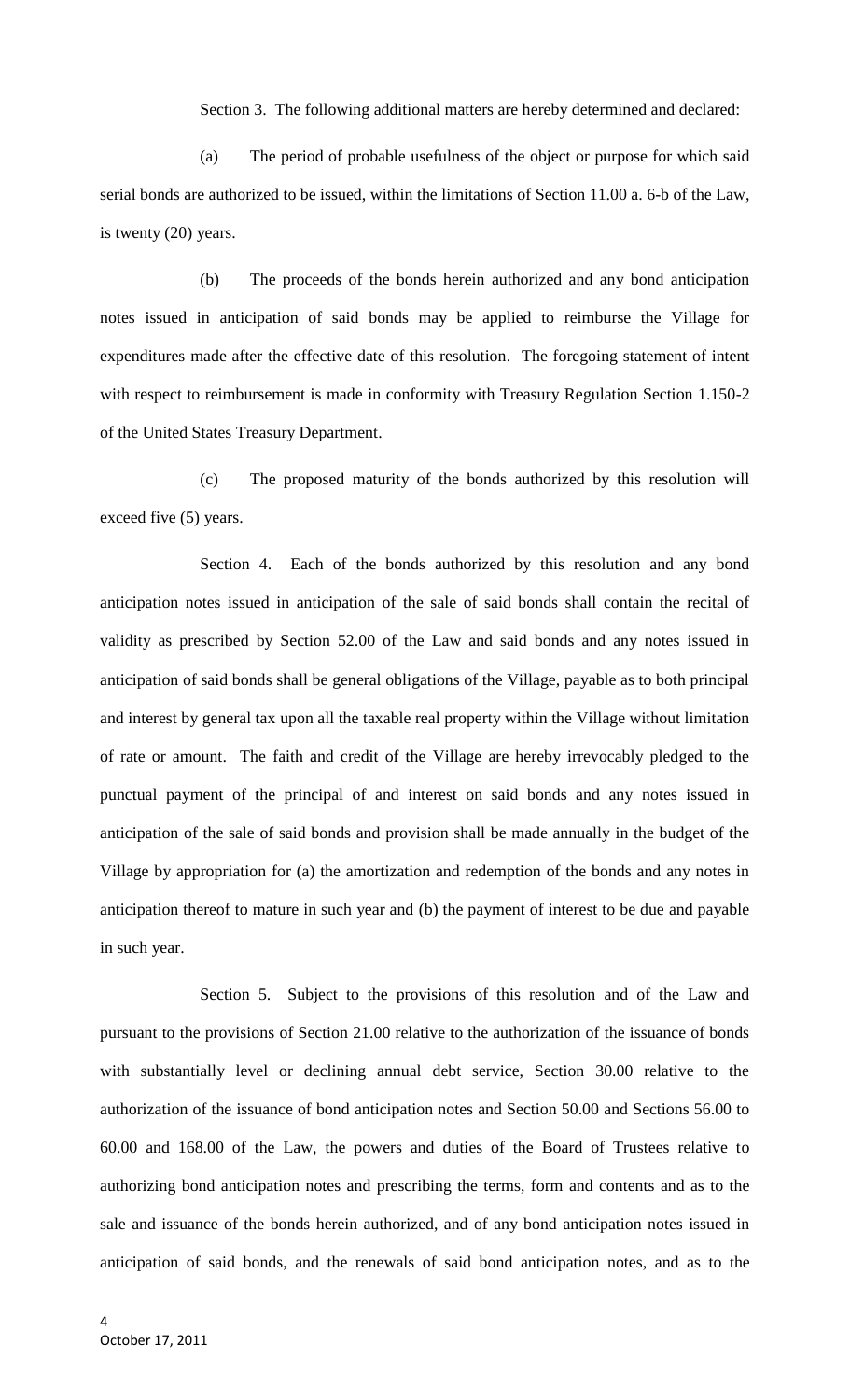execution of agreements for credit enhancements, are hereby delegated to the Village Treasurer, the chief fiscal officer of the Village.

Section 6. The validity of the bonds authorized by this resolution, and of any notes issued in anticipation of the sale of said bonds, may be contested only if:

- (a) such obligations are authorized for an object or purpose for which the Village is not authorized to expend money, or
- (b) the provisions of law which should be complied with at the date of the publication of such resolution are not substantially complied with,

and an action, suit or proceeding contesting such validity is commenced within twenty days after the date of such publication, or

(c) such obligations are authorized in violation of the provisions of the constitution.

Section 7. This bond resolution is subject to a permissive referendum and the Village Clerk is hereby authorized and directed, within ten (10) days after the adoption hereof, to cause to be published in the "*Independent Republican*," a newspaper having a general circulation within said Village and hereby designated the official newspaper of the Village for such publication, and posted in at least six (6) public places and in each polling place in the Village, a Notice in substantially the following form:

# VILLAGE OF GOSHEN, NEW YORK

PLEASE TAKE NOTICE that on October 17, 2011, the Board of Trustees of the Village of Goshen, in the County of Orange, New York, adopted a resolution further amending

the bond resolution adopted by said Board of Trustees on February 14, 2011 and heretofore amended on April 25, 2011, which bond resolution, as further amended, is entitled:

> "Bond Resolution of the Village of Goshen, New York, adopted February 14, 2011, amended April 25, 2011 and further amended October 17, 2011, authorizing the abandonment of a refuse disposal area, consisting of the removal and disposal of stockpiled landfill material, as the final phase of the Village's construction of a new wastewater treatment facility, stating the estimated maximum cost thereof is \$10,000,000, appropriating said amount for such purpose, and authorizing the issuance of \$10,000,000 serial bonds of said Village to finance said appropriation,"

an abstract of such bond resolution concisely stating the purpose and effect thereof, being as follows:

FIRST: AUTHORIZING the Village of Goshen to abandon a refuse disposal area, consisting of the removal and disposal of stockpiled landfill material, as the final phase of the Village's construction of a new wastewater treatment facility, including engineering and planning costs; STATING the estimated maximum cost thereof, including preliminary costs and costs incidental thereto and the financing thereof, is \$10,000,000; APPROPRIATING said amount for such purpose; and STATING the plan of financing includes the issuance of \$10,000,000 serial bonds of the Village to finance said appropriation, and the levy of taxes upon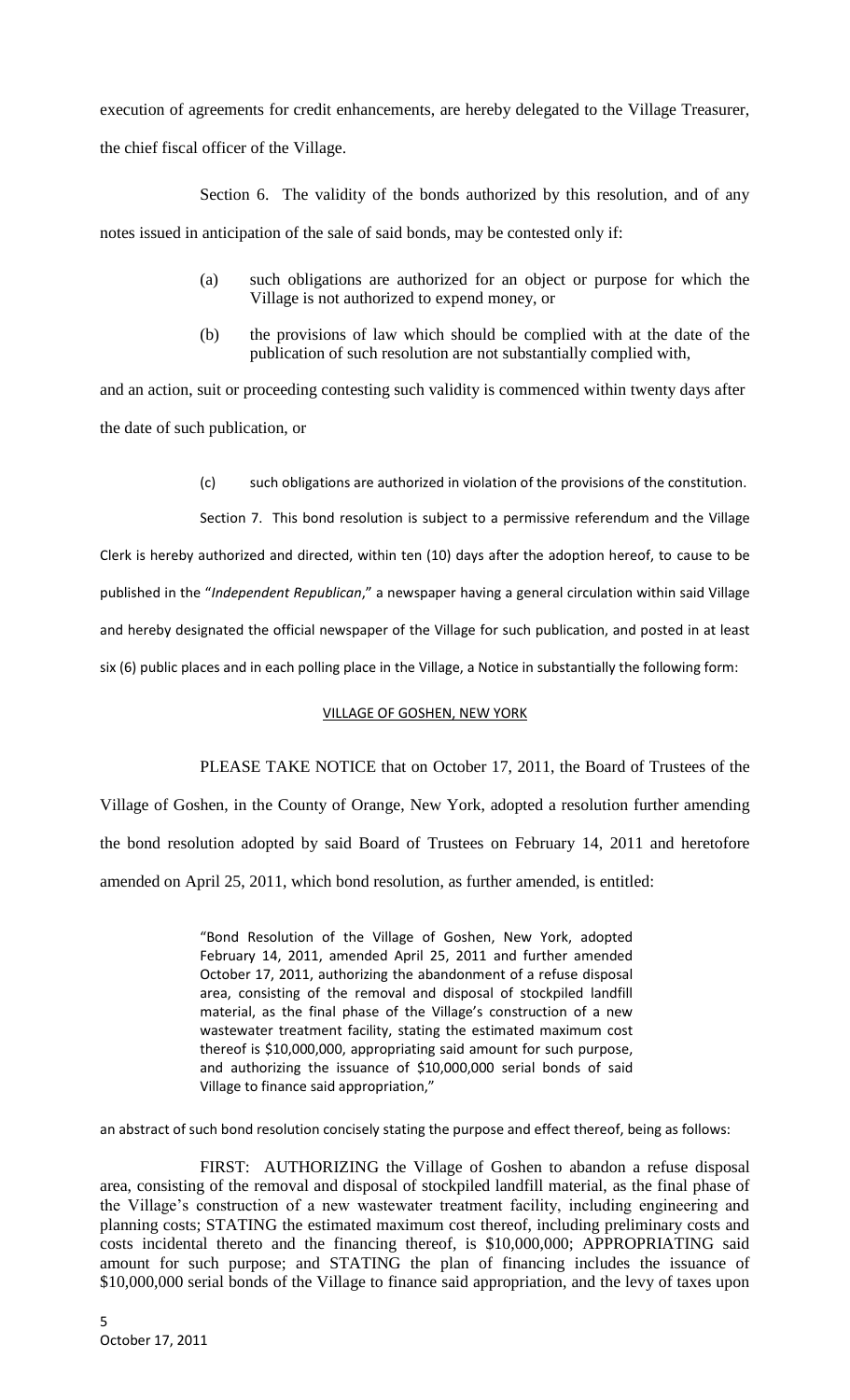all the taxable real property within the Village to pay the principal of said bonds and the interest thereon;

SECOND: AUTHORIZING the issuance of \$10,000,000 serial bonds of the Village pursuant to the Local Finance Law of the State of New York to finance said appropriation;

THIRD: DETERMINING and STATING the period of probable usefulness applicable to the purpose for which said serial bonds are authorized to be issued is twenty (20) years; the proceeds of said bonds and any bond anticipation notes issued in anticipation thereof may be applied to reimburse the Town for expenditures made after the effective date of this bond resolution for the purpose for which said bonds are authorized; and the proposed maturity of said serial bonds will exceed five (5) years;

FOURTH: DETERMINING that said bonds and any bond anticipation notes issued in anticipation of said bonds and the renewals of said bond anticipation notes shall be general obligations of the Village; and PLEDGING to their payment the faith and credit of the Village;

FIFTH: DELEGATING to the Village Treasurer the powers and duties as to the issuance of said bonds and any bond anticipation notes issued in anticipation of said bonds, or the renewals thereof; and

SIXTH: DETERMINING that the bond resolution is subject to a permissive referendum.

DATED: October 17, 2011

### Margaret G. Strobl Village Clerk

Section 8. The Village Clerk is hereby authorized and directed to cause said

amending bond resolution to be published, in summary, after said amending bond resolution

shall take effect, in the newspaper hereinabove referred to in Section 7 hereof, and hereby

designated the official newspaper for said publication, together with a Notice in substantially the

form as prescribed by Section 81.00 of the Local Finance Law of the State of New York.

\* \* \*

Section (B) The amendment of the bond resolution set forth in Section (A) of this

resolution shall in no way affect the validity of any prior liabilities incurred, obligations issued, or action taken pursuant to said bond resolution, and all such liabilities incurred, obligations issued, or action taken shall be deemed to have been incurred, issued or taken pursuant to said bond resolution, as amended.

Section (C) Said bond resolution, as amended, is subject to a permissive referendum as therein provided. In the event that a valid petition protesting against said bond resolution and requesting that it be submitted to the electors of said Village for their approval or disapproval is filed and the Proposition submitted is defeated, the validity of the bond resolution adopted February 14,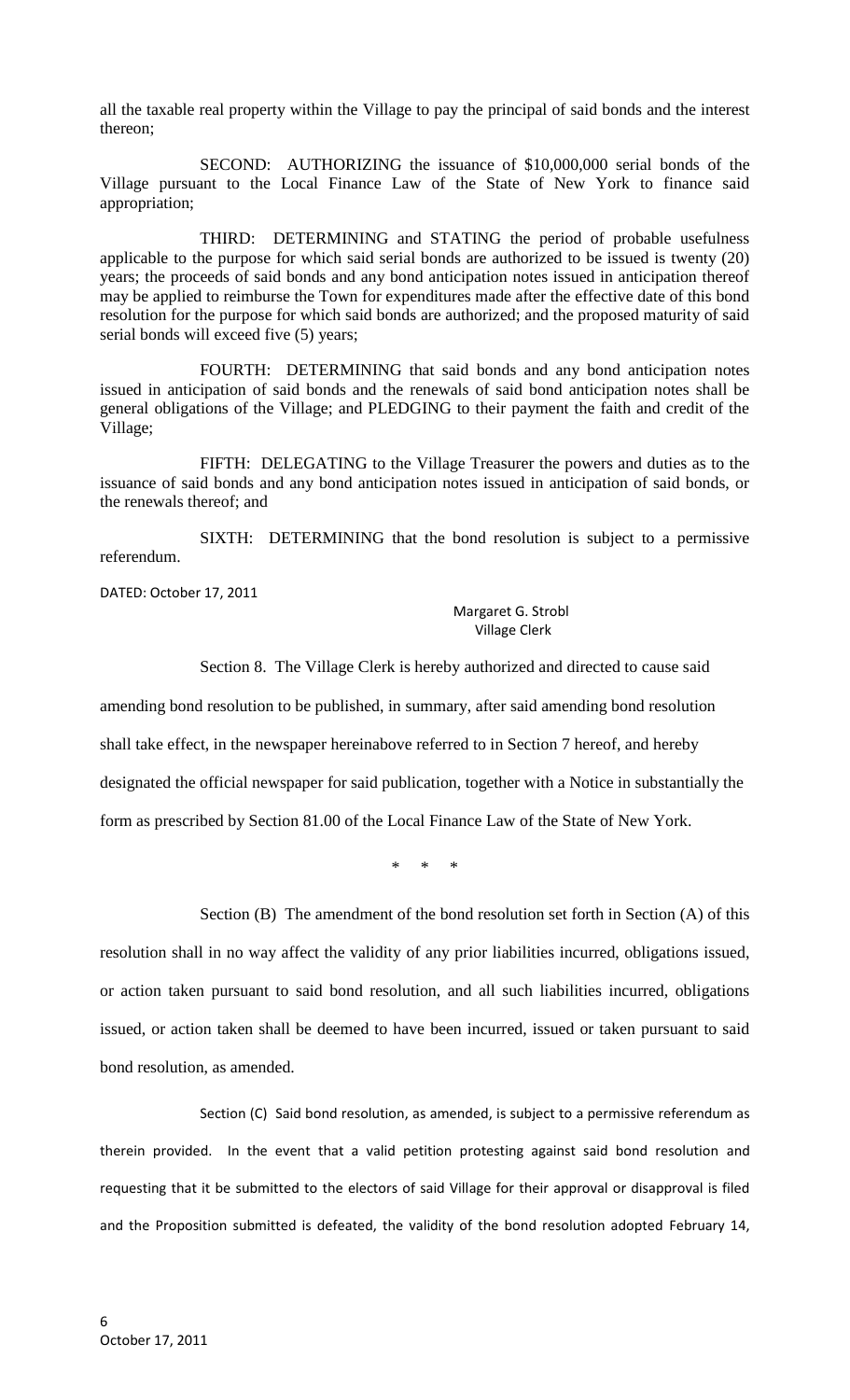2011 and amended April 25, 2011 shall not be in any way affected and shall remain in full force and effect.

The adoption of the foregoing resolution was seconded by Trustee Char and duly put to a

vote on roll call, which resulted as follows:

AYES: 4

NOES: 0

The resolution was declared adopted.

\*\*\*\*\*\*\*\*

Trustee Char moved the following, which was seconded by Trustee Smith:

**WHEREAS**, pursuant to Resolution dated September 12, 2011, Village Board did authorize the solicitation of bids for that certain public works project known and designated as the "Sewer Trunk Line Replacement"; and

**WHEREAS**, pursuant to the applicable provisions of law, the Village did thereafter duly advertise for the submission of bids for said public works project.; and

**WHEREAS**, the Village has received nine (9) bids for the Sewer Trunk Line Replacement Project; and

**WHEREAS**, the Village Engineer, Lanc & Tully Engineering and Land Surveying, P.C., has reviewed all bid packages submitted for compliance with the requirements of the bid specifications and has determined that the low bidder on the project is Profex, Inc. with a bid of \$257,710.00;

**WHEREAS**, Lanc & Tully Engineering and Land Surveying, P.C., has further completed the necessary and required reference checks for Profex, Inc. and has advised the Village Board that it is their opinion that Profex, Inc., is a responsible bidder and is equipped to perform the work outlined in the bid specifications for the Sewer Trunk Line Replacement Project;

# **NOW**, **THEREFORE**, it is hereby

**RESOLVED**, that Profex, Inc. is the lowest responsible bidder regarding the Village of Goshen Sewer Trunk Line Replacement Project and that, accordingly, the project award is made to Profex, Inc.; and it is further

**RESOLVED**, the award of this bid to Profex, Inc., is specifically subject to and contingent upon compliance with all terms, provisions and conditions contained within the bid specifications, including, but not limited to, execution of the Contract documents contained within the bid specifications and proceeding in accordance with the Notice to Proceed which shall be executed and delivered to Profex, Inc. forthwith.

*Upon a roll call vote with 4 Trustees voting in favor and 0 Trustees voting against the foregoing Resolution was duly adopted.*

Engineer Tully provided the Board with an explanation of the bidding, and of the project, which should be completed by the end of the year.